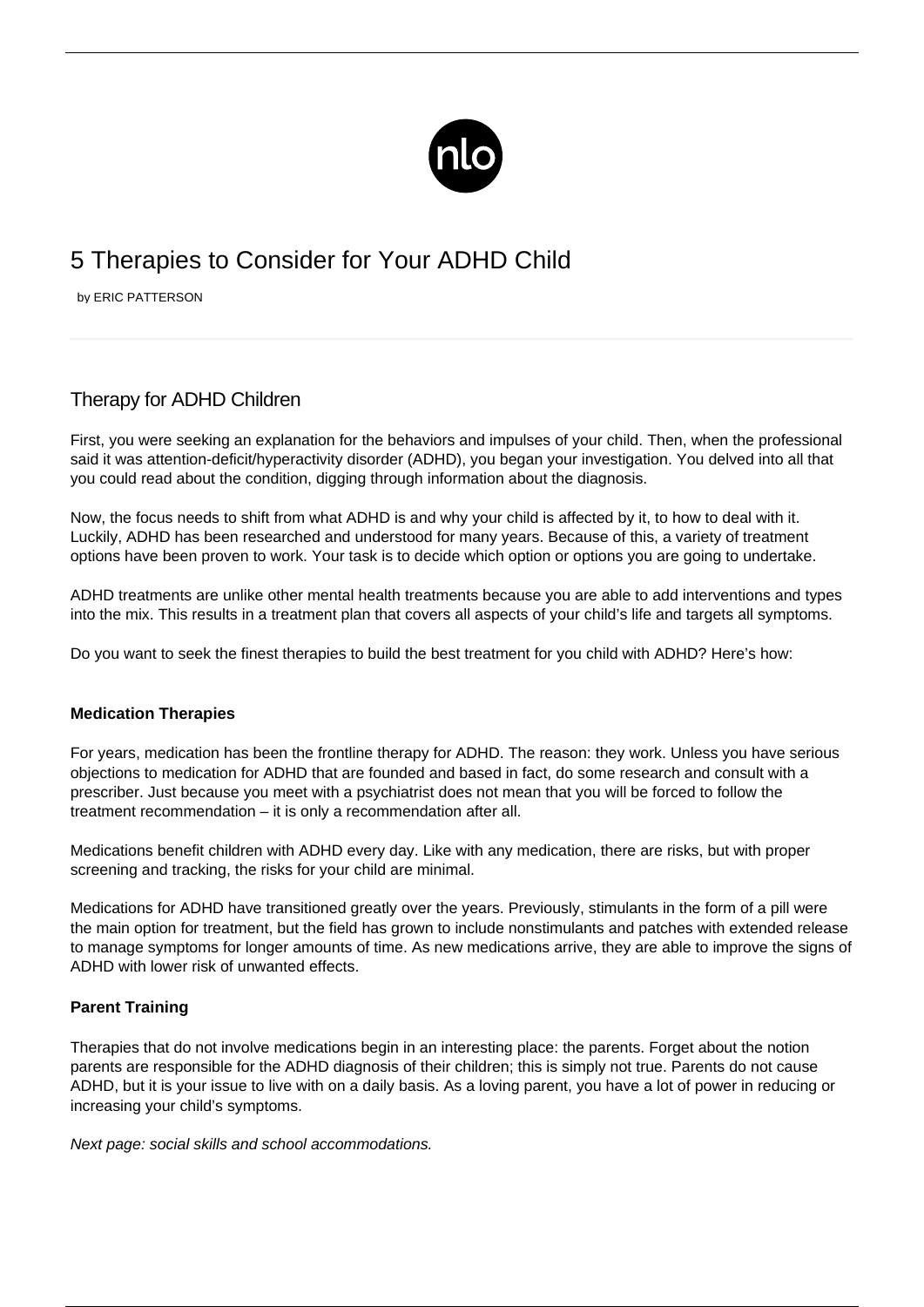### **Parent Training**

Parents can attend group or individual parent training to help their child. Often, the training is set up like a class focused on educating the parents and providing information related to proven psychological interventions to lower symptoms. The training may focus on types of conditioning and reinforcement schedules to increase the frequency of desired behaviors your child performs.

For example, if you child resists homework at all costs, the training would teach you how to provide incentives for improving homework behaviors. This may sound simple, but many parents fall into a trap of punishing the unwanted behaviors rather than rewarding the wanted.

Parents will yell louder and threaten to take away all toys, video games and privileges in an attempt to create change. Usually, the only outcome is the child becoming frustrated and angry with the parents. No one wins in this situation. Parent training is a way to gain some needed control of the situation.

#### **School Modifications**

Though not actually a type of therapy, changes made by the school can lead to noticeable differences quickly for a child with ADHD. If your child has been diagnosed, take the information to the school psychologist to request further testing and behaviors plans.

Depending on your child's level of need, the school may be required to have a formalized individualized education plan (IEP) or a less formal plan to be used by teachers in the classroom.

Either way, the plan will have suggested modifications like where the child sits in the classroom, how much time they have to complete tests and where the tests are completed. Some children are allowed to take home an extra set of books if homework is problematic. Other children are able to have a fidget device during class or leave their seat more regularly.

The point of these modifications is to put your child in a better place to be successful. With the school on board, these changes will assist your child and you.

#### **Social Skills Training**

Kids with ADHD have notoriously poor social skills. They often interrupt others, struggle to listen until the end of a conversation, and are often more interested in playing video games or watching TV than interacting with friends. This is usually due to the sustained attention and concentration needed to carry on friendships. Friendships are too valuable to ignore, though.

Social skills groups are therapy groups that help children with ADHD engage with one another in a safe, structured environment. The children are grouped by their age or abilities and complete activities with guidance from a therapist.

The therapist will model appropriate social skills and shape the child's social skills from inappropriate to appropriate. The therapists do this through a series of reinforcements in the form of a [reward point system](/influence-of-a-reward-system/) or actual rewards to give out when a child displays desired behaviors.

Next page: behavioral therapy for children with ADHD

#### **Social Skills Training**

Unwanted behaviors are ignored so that they receive no reinforcement. Ignoring bad behaviors is one of the best ways to extinguish them. Many people are misled when they try to punish a child with ADHD, because it gives the